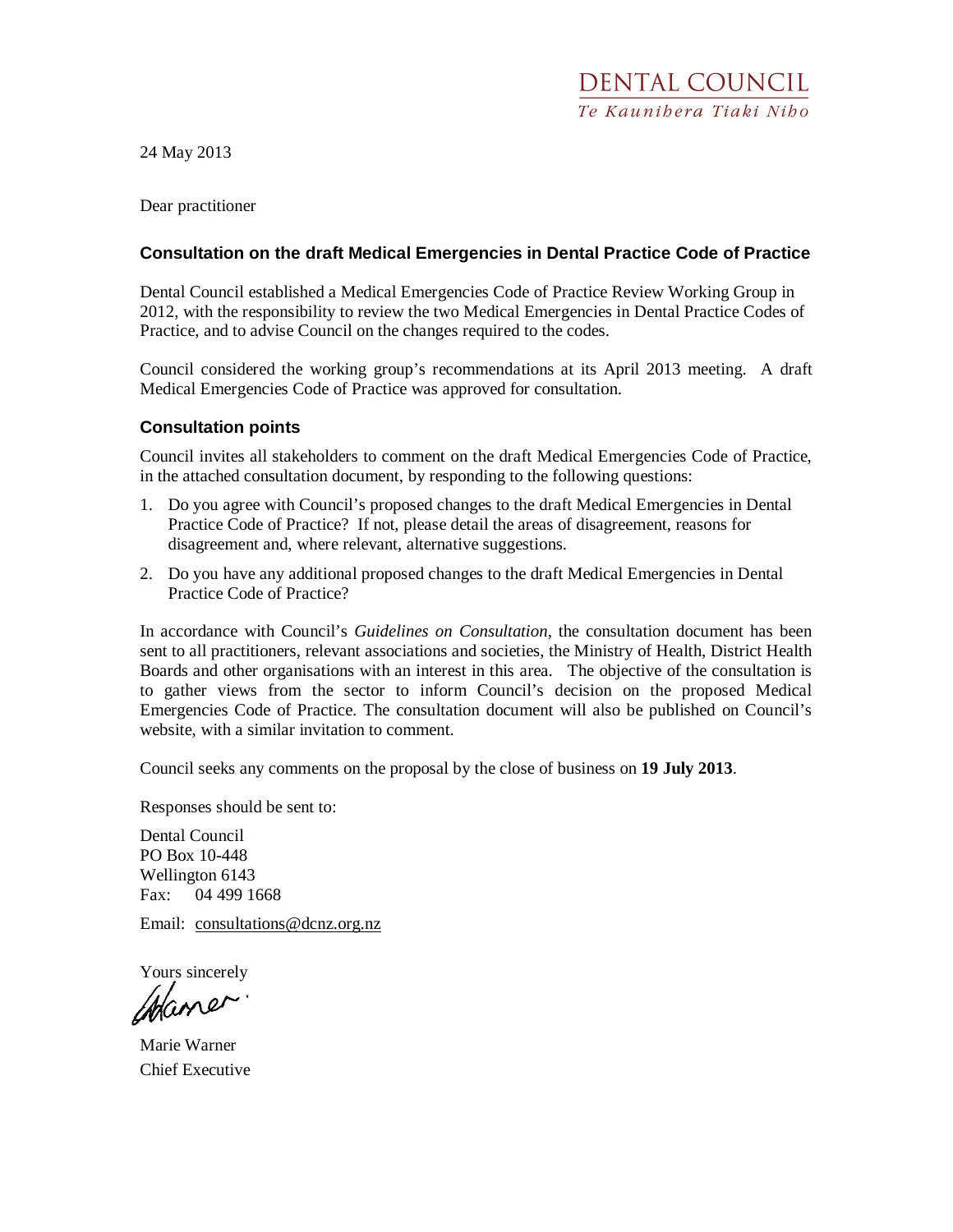# **Consultation Document**

# **Medical Emergencies in Dental Practice Code of Practice**

RELEASED 24 MAY 2013

SUBMISSIONS DUE 19 JULY 2013

# **1. INTRODUCTION**

Dental Council ('Council') agreed to establish a Medical Emergencies Code of Practice Review Working Group ('working group'), with the responsibility to review the two Medical Emergencies in Dental Practice Codes of Practice ('codes'), and to advise Council on the changes required to the codes.

The working group<sup>1</sup> met over recent months and has submitted its recommendations to Council. The working group considered various sources of information in formulating its recommendations, including the New Zealand Resuscitation Council (NZRC) Guidelines; the New Zealand Dental Association Code of Practice – Medical Emergencies in Dental Practice 2012; New Zealand health regulatory authorities' emergency training requirements and statements; the 2010 International Consensus on Treatment Recommendations Cardiopulmonary Resuscitation and Emergency Cardiovascular Care Science With Treatment Recommendations; an analysis on emergency training courses verified for the purpose of continuing professional development activities, during the period 2009-2012; and, cost comparisons and geographical spread of emergency training courses offered during a similar period.

The working group's recommendations were considered at Council's April 2013 meeting and a draft Medical Emergencies in Dental Practice Code of Practice was approved for consultation.

Council acknowledges the extensive work carried out by the working group on this project and thanks each member of the group for their valued contribution.

# **2. PROPOSED CHANGES**

The following changes to the current Medical Emergencies in Dental Practice Codes of Practice are proposed.

# *2.1 Single code of practice*

It is recommended that a single medical emergencies code of practice for all oral health professions be adopted, rather than having separate codes for dentists/dental specialists and all other oral health professions.

<sup>&</sup>lt;u>.</u> 1 Working group members: Robin Whyman (Chair), Rachel Bridgeman, Michelle Enslin, Kevin Nation, Steve Russell, Darryl Tong.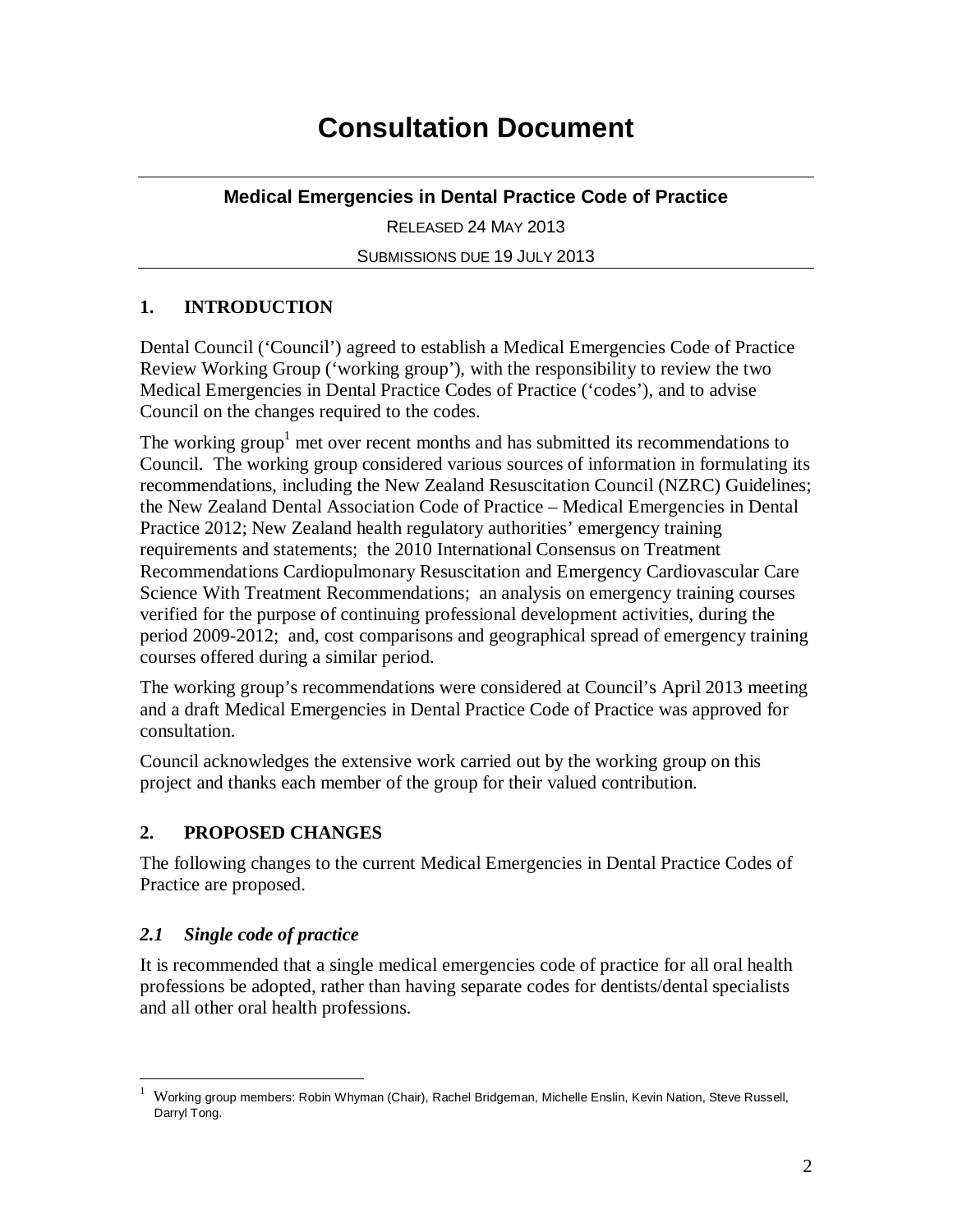# *2.2 Statement on duty of care*

A statement on the oral health professionals' duty of care in an emergency has been incorporated into the introduction section of the draft code.

# *2.3 Specific medical emergency response*

It is proposed that the *Medical Emergencies – Information* and *Specific Responses* sections from the current codes be removed.

The purpose of Council's codes of practice is to set minimum practice standards, with the overarching objective to protect the safety of the public. Council is of the view that the information contained in this section fits better within the training material of medical emergencies, rather than in a practice standard document.

The code and Council's website would include the relevant URL and link, respectively, to the NZRC guidelines for practitioners that require medical emergency treatment protocols.

# *2.4 Training*

# *(a) CORE vs non-CORE courses*

During its deliberations both the working group and Council extensively discussed whether NZRC Certificate of Resuscitation (CORE) or non-CORE training courses should be required for emergency training. The accessibility to the courses offered has been investigated as part of the working group's deliberations.

Council is proposing **NZRC CORE courses** for emergency training, for those professions where CORE courses are described. It is, therefore, proposed to remove the current provision for **CORE equivalent** courses to be completed.

Council believes that it is difficult and unfair to expect practitioners to determine course equivalence, and a poor quality course is often only identified after its completion.

CORE courses' content is governed by NZRC, ensuring consistency of content against the NZRC training levels, and regular recertification of CORE Instructors occurs. This would ensure consistent training standards for oral health practitioners.

# *(b) Training levels*

Council is proposing the following NZRC training levels for the oral health professions:

- Dentists/Dental specialists (not performing intravenous sedation) NZRC CORE Modular Level 4
- Dentists/Dental specialists (performing intravenous sedation) NZRC CORE Level 6
- Dental therapists NZRC CORE Modular Level 4
- Dental hygienists NZRC CORE Modular Level 4
- Orthodontic auxiliaries NZRC CORE Modular Level 4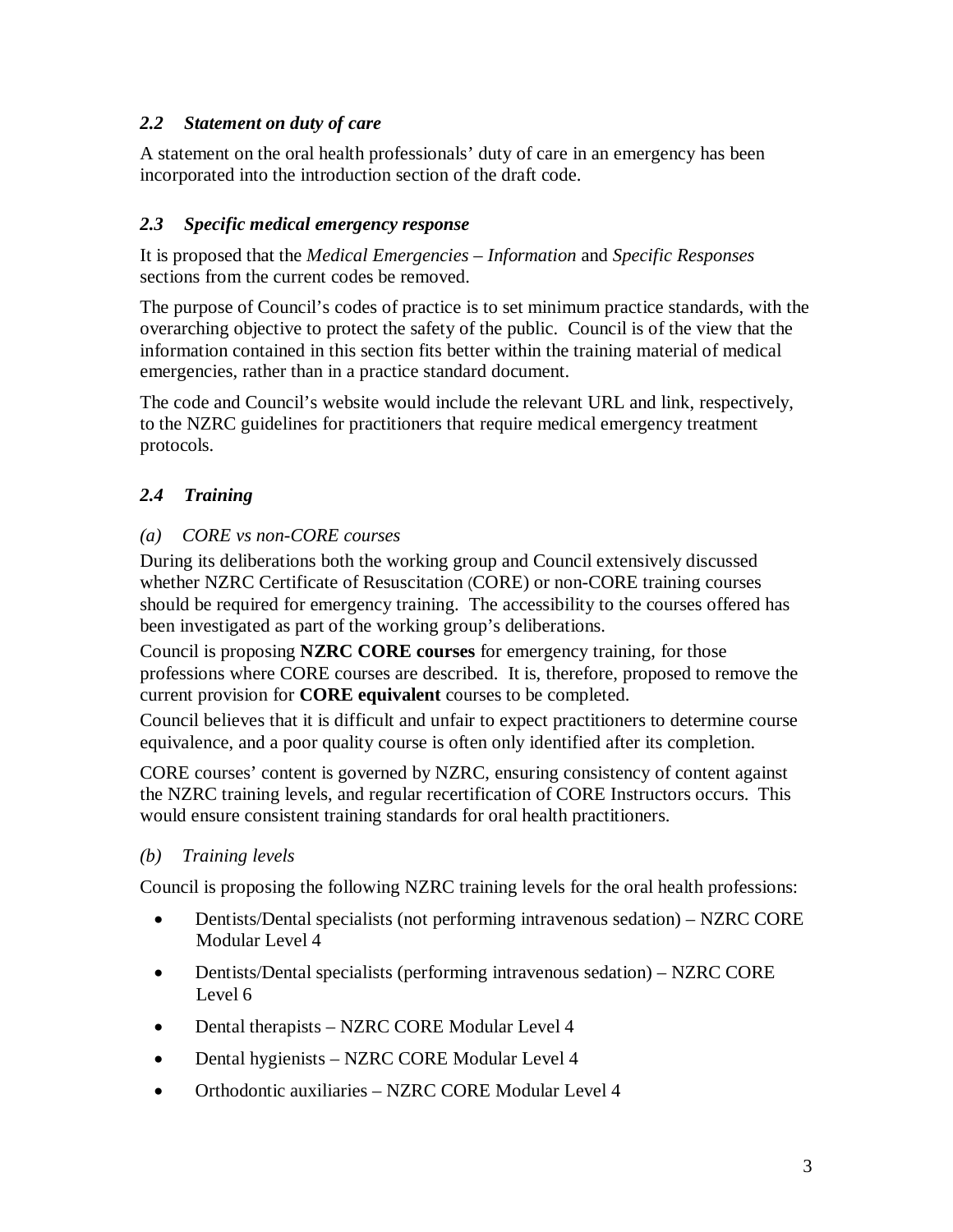- Clinical dental technicians NZRC CORE Modular Level 4
- Dental technicians undertaking restricted activities NZRC CORE Modular Level 4
- Dental technicians NZRC Level 2.

The training level for dental technicians was discussed in detail. It is proposed that basic life support (Level 2) would be appropriate for registered dental technicians except when undertaking restricted activities and therefore interacting directly with patients, when NZRC CORE Modular Level 4 is being recommended.

Council does not have any jurisdiction over non-registered practice staff. However, the code strongly recommends that all non-registered practice staff be trained to Level 2.

# *(c) Modular CORE courses*

It is proposed that the NZRC CORE Modular Level 4 course be required for dentists and dental specialists (not performing intravenous sedation), dental hygienists, dental therapists, orthodontic auxiliaries, clinical dental technicians and dental technicians undertaking restricted activities.

The modular course for NZRC CORE Level 4 must contain the following modules:

- Airway management;
- Adult collapse; and

-

• Childhood collapse (not required for clinical dental technicians and dental technicians undertaking restricted activities, because of the low prevalence of treating children).

# *(d) Recertification period of training*

There is no international consensus<sup>2</sup> on a specific period of recertification training. However, there is consensus that the evidence confirms there is skill decay from fairly early on after resuscitation training. The evidence indicates the levels of knowledge are comparable without refresher courses, but there is a significant decrease of motor skills for those without frequent practice sessions/training/refresher courses/assessments.

The proposal is that the recertification period of training be changed from the current four years to every two years in conjunction with a strong recommendation for *"role-play training in the practice on a six monthly basis, to try and prevent the decay of skills for practitioners not utilising the skills on a regular basis".* 

The objective of the shortened recertification period is to ensure up-to-date skills for practitioners.

<sup>2</sup> 2010 International Consensus on Treatment Recommendations Cardiopulmonary Resuscitation and Emergency Cardiovascular Care Science With Treatment Recommendations. Report available on http://circ.ahajournals.org/content/122/16\_suppl\_2/S539.full.pdf+html as on 15 January 2013.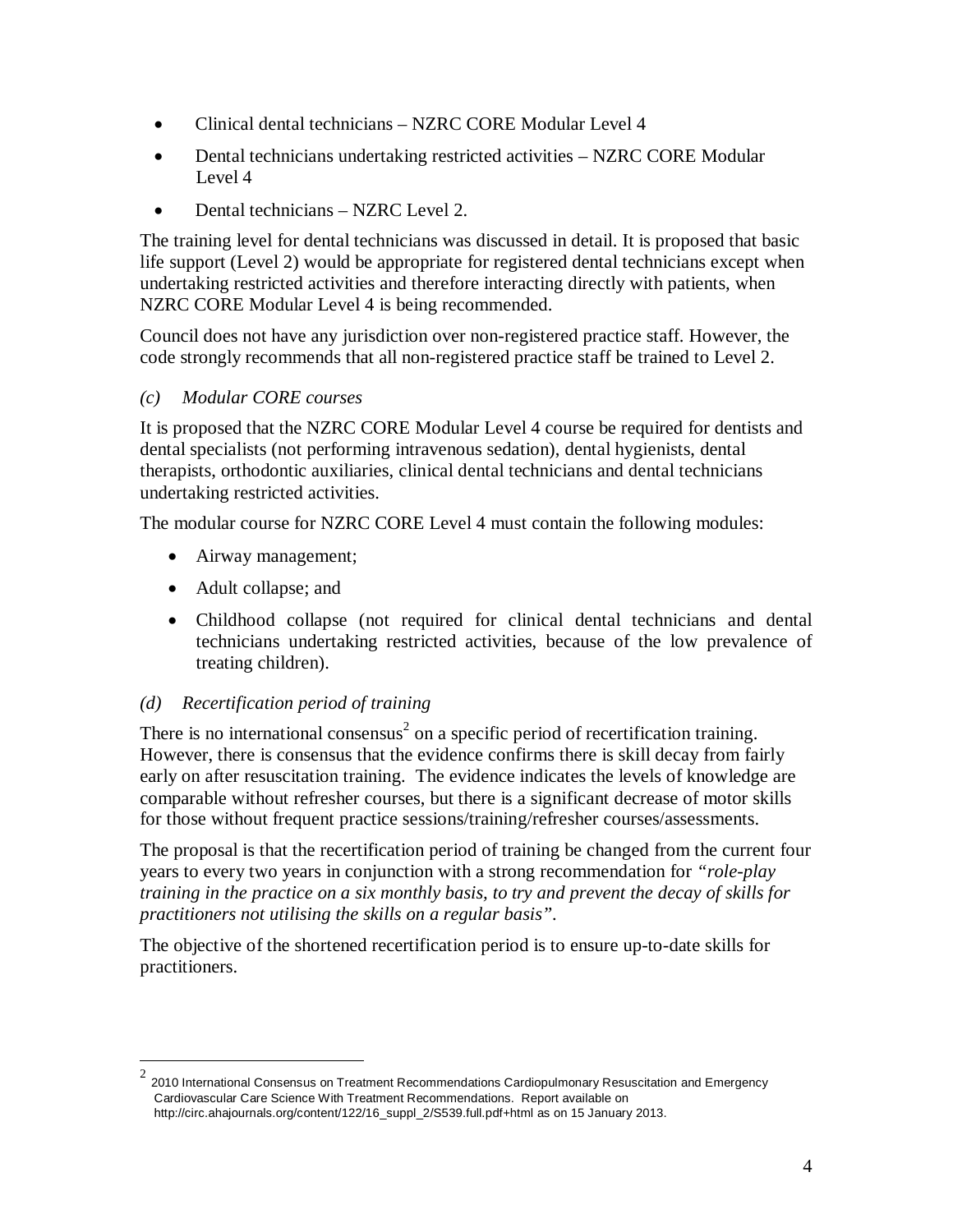#### *(e) Intravenous sedation*

A higher level of medical emergency training is required for those practitioners performing intravenous sedation due to the risks associated with the procedure.

The recommendation is that the training level of dentists/dental specialists performing intravenous sedation remains at NZRC CORE Level 6. The emergency training level required for dentists/dental specialists performing sedation utilising other routes of administration will be NZRC CORE Modular Level 4, but this should be reviewed when the *Code of Practice: Conscious Sedation for Dental Procedures (2006)* is reviewed in due course.

# *2.5 Minimum requirements for equipment and emergency*

After considering the treatment associated with the various levels of emergency training, it is proposed that the following minimum equipment **must** be available to **all** oral health professions required to train to NZRC CORE Modular Level 4, to manage an emergency situation within their scope of emergency training at Level 4:

- o For airway management
	- Basic airway adjuncts (oro-pharyngeal airways)
	- Laryngeal mask airway
- o Oxygen cylinder and regulator suitable for delivering high flow oxygen
- o Bag mask device with oxygen reservoir
- o Syringes and needles for drawing up and administering drugs
- o Spacer device to deliver Salbutamol.

The availability of an automated external defibrillator (AED) remain optional, but a provision is included that practices should familiarise themselves with the nearest AED to their practice.

After considering the current treatment algorithms it is proposed that the following minimum emergency drugs **must** be available for **all** oral health professions required to train to NZRC CORE Modular Level 4, irrespective of practice environment, to manage an emergency situation within their scope of emergency training at Level 4:

- o Oxygen
- o Adrenaline (1:1000, 1:10 000).

The following additional drugs are required for dentists/dental specialists, in line with their prescribing rights:

- o GTN
- o Aspirin
- o Salbutamol.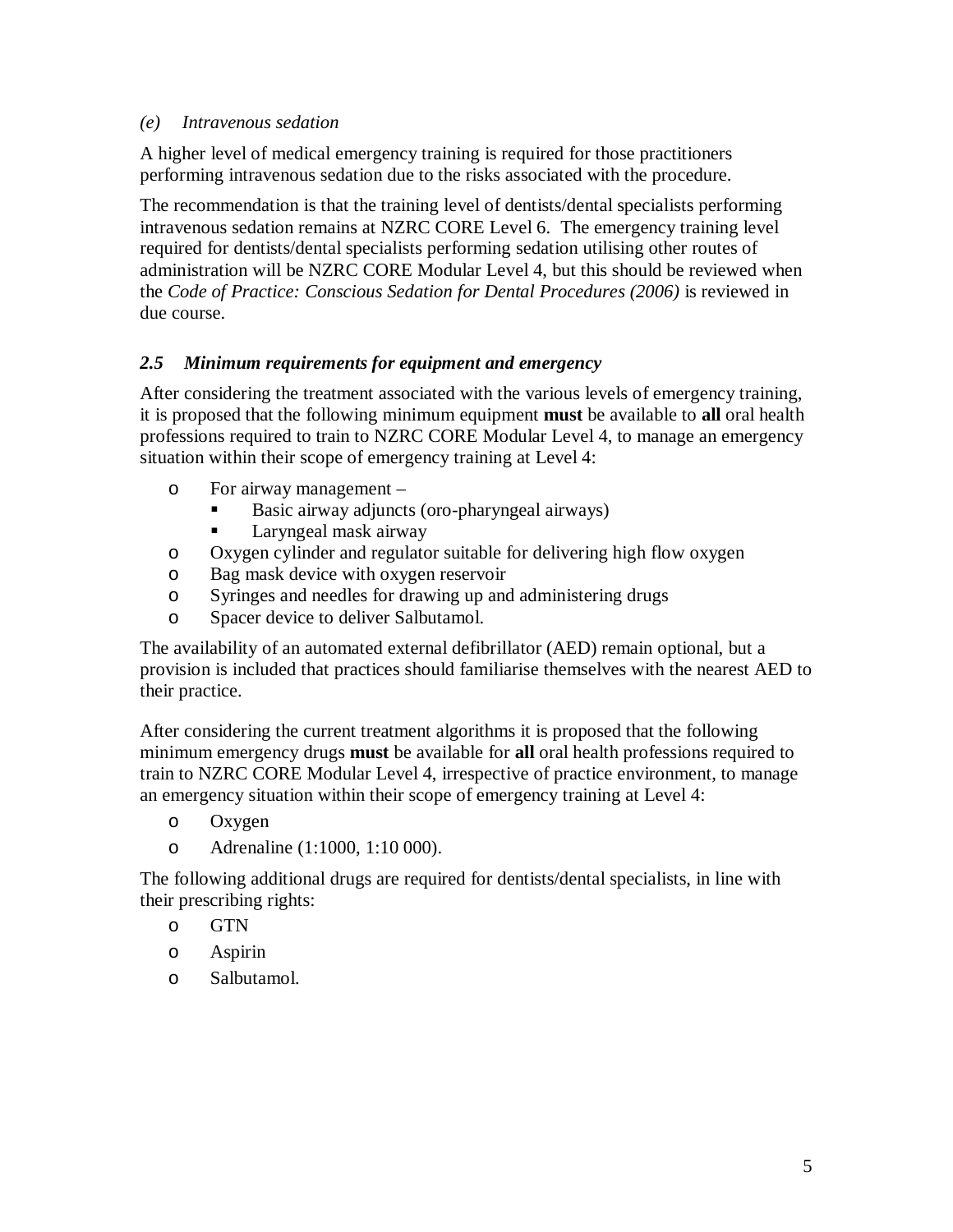It is proposed that the following drugs be removed from the list required for medical emergency management of patients under intravenous sedation, as these are not part of the anaphylaxis algorithm:

- o Amiodarone and Atropine
- o Haemaccel or other colloid solution
- o Midazolam
- o Promethazine.

# **3. CONCLUSION**

Council is proposing various changes to the current Medical Emergencies in Dental Practice Codes of Practice, reflected in the draft code in Appendix 1.

The existing codes can be accessed for comparison, if required, on Council's website at *www.dcnz.org.nz/dcStandardsCodes*.

# **4. CONSULTATION POINTS**

The Dental Council invites all stakeholders to comment on the draft Medical Emergencies in Dental Practice Code of Practice by responding to the following questions:

- 1. Do you agree with Council's proposed changes to the draft Medical Emergencies in Dental Practice Code of Practice? If not, please detail the areas of disagreement, reasons for disagreement and alternative suggestions, where relevant.
- 2. Do you have any additional proposed changes to the draft Medical Emergencies in Dental Practice Code of Practice?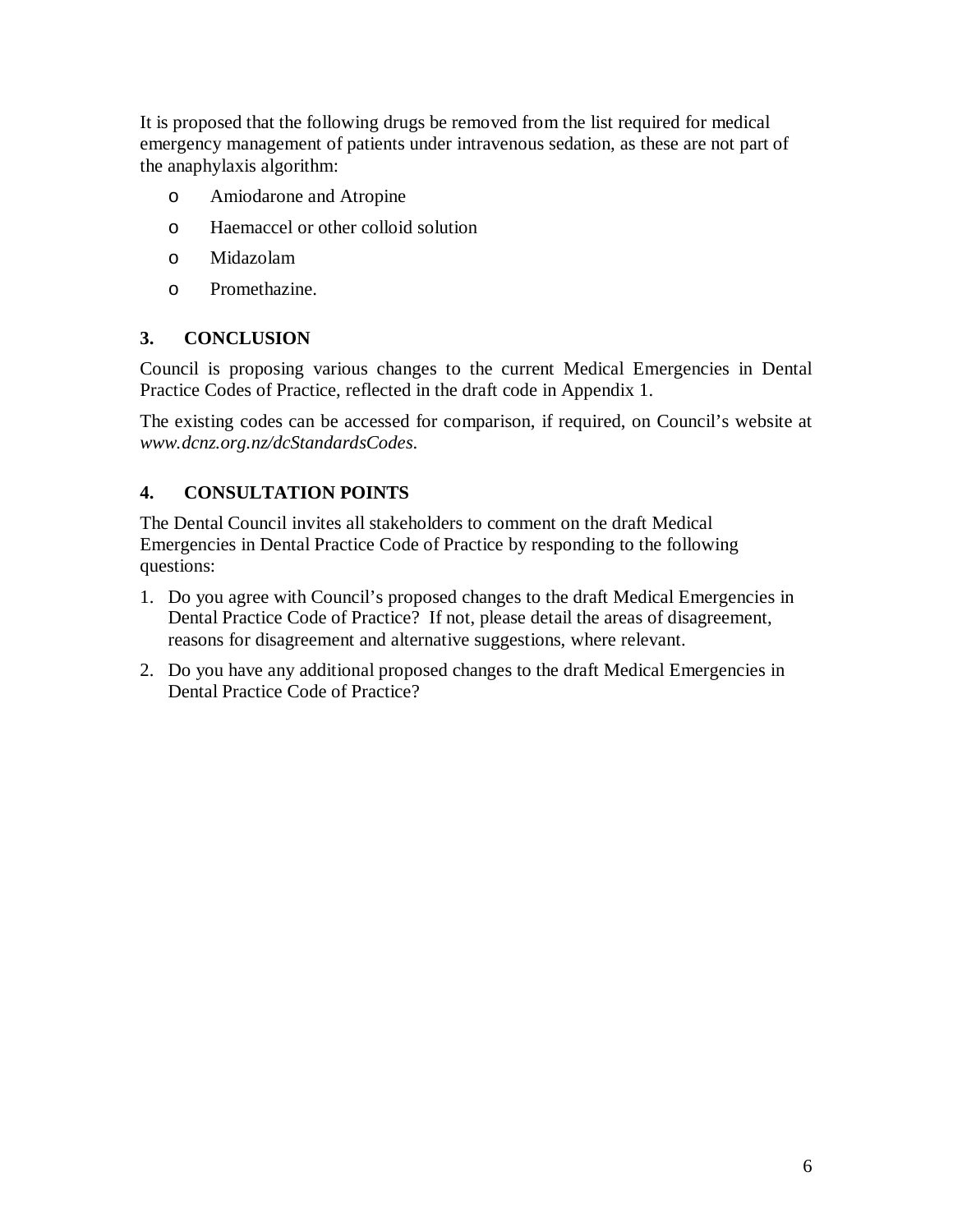# **DENTAL COUNCIL** Te Kaunibera Tiaki Nibo

# **Appendix 1**

# **Draft Code of Practice for Medical Emergencies in Dental Practice**

#### **Contents**

|    | 3. Practitioners' Legal and Ethical Responsibility |
|----|----------------------------------------------------|
|    |                                                    |
|    |                                                    |
|    | B.,                                                |
| C. |                                                    |
| D. |                                                    |
|    | F.                                                 |
|    |                                                    |

#### *Previous versions:*

This document replaces all previous versions of the Medical Emergencies in Dental Practice Code of Practice for Dentists/Dental Specialists [March 2005] and the Generic Medical Emergencies in Dental Practice Code of Practice for the other oral health professions [December 2006; updated January 2008].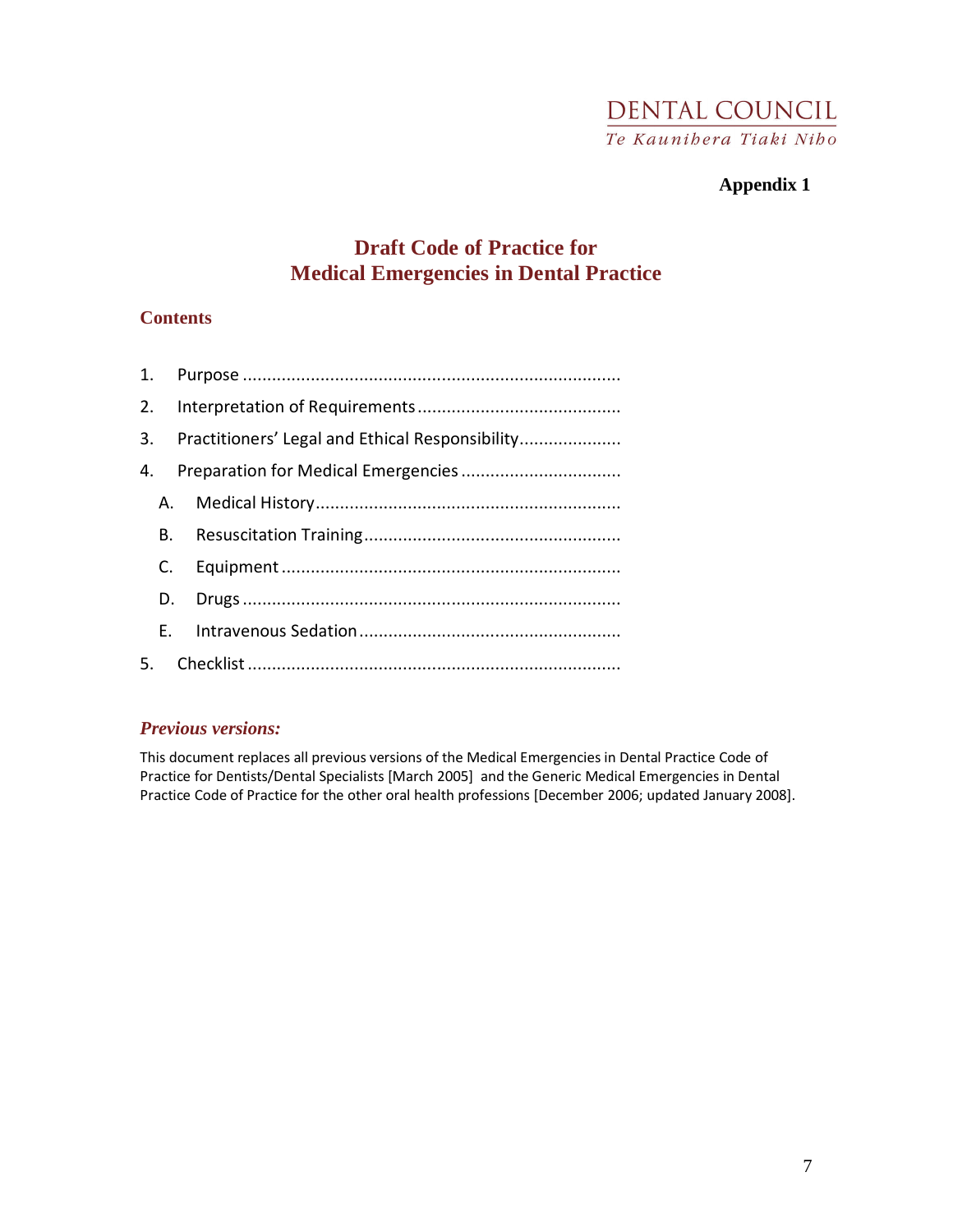#### 1. PURPOSE

Oral health practitioners have a responsibility to put their patients' interests first, and to act to protect those interests through the provision of good care and a safe practice environment. The practitioner's ability to deal with medical emergencies that arise in their practice is a significant aspect of meeting their responsibility to, and the expectations of, their patients.

Medical emergencies can and do occur in dental practices<sup>3</sup>. The early and effective management of a medical emergency significantly improves the outcomes and reduces the adverse effects of such an occurrence. Oral health practitioners need to have appropriate skills, training and equipment available to deal with potentially life threatening conditions<sup>4, 5</sup>.

The purpose of the Dental Council Code of Practice for Medical Emergencies ('code') is to set the minimum standards for registered oral health practitioners for the level of resuscitation training; the recertification intervals; and, the equipment and drugs that need to be available in the case of a medical emergency. The standards include recommendations for implementation in dental practices.

#### 2. INTERPRETATION OF REQUIREMENTS

- Must  $-$  A requirement expressed as "must" is a minimum standard that all oral health practitioners must adhere to and comply with.
- Should A requirement expressed as "should" is a strong recommendation, but compliance will not be monitored.

# 3. PRACTITIONERS' LEGAL AND ETHICAL RESPONSIBILITY

It is an oral health practitioner's ethical and legal obligation to attend to a medical emergency. Further, it is the public's expectation that a health professional will be in a position to assist them in a medical emergency situation.

Oral health practitioners have a legal and ethical responsibility to provide good care to the public within their level of competence and to put patient safety first at all times.

The Code of Health and Disability Services Consumers' Rights 1996 provides that every consumer has the right to have services provided in a manner that comply with legal, professional, ethical, and other relevant standards (Right 4(2)).

Council expects oral health practitioners to attend to a medical emergency within their competence and skill levels, supported by their current training to the level prescribed in the code.

<sup>&</sup>lt;u>.</u> <sup>3</sup> Broadbent, J.M., Thomson, W.M. The readiness of New Zealand General Dental Practitioners for Medical Emergencies. NZDJ 97: 82-86; 2001.

<sup>4</sup> Zacharias, M., Hunter, K.MacD. Cardiopulmonary Resuscitation in Dental Practice – an update. NZDJ 90: 60-65; 1994.

<sup>&</sup>lt;sup>5</sup> New Zealand Resuscitation Council. Basic Resuscitation 2002 Resuscitation 2000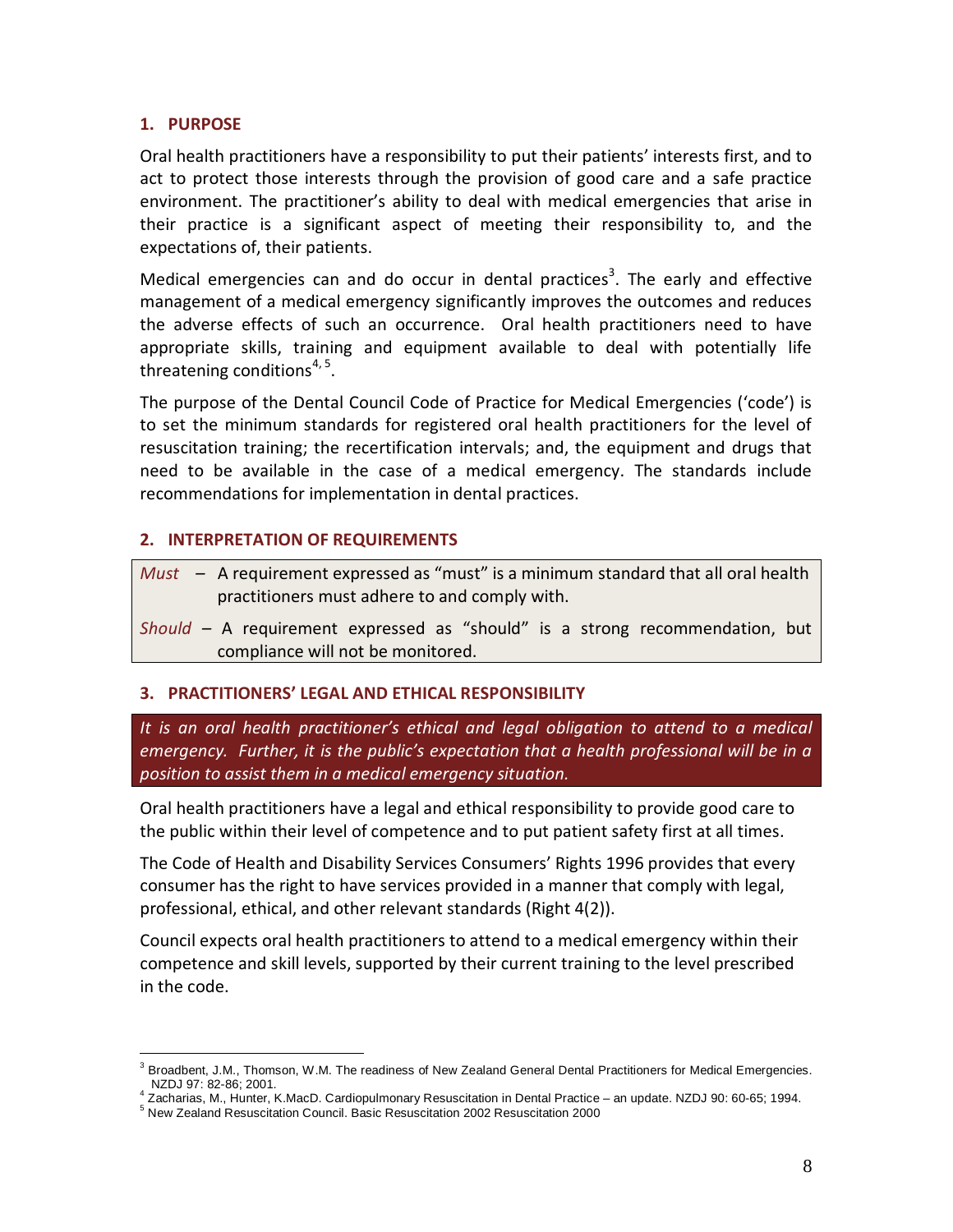Failure to respond to a medical emergency is a significant departure from the standard of care expected of oral health practitioners. If a practitioner chooses not to attend to a medical emergency they may be required to defend that decision, in the event of a charge of professional misconduct or criminal prosecution.

Instant decisions may have to be made in an emergency situation, and would be taken into account when deciding whether there had been a failure to meet the appropriate professional standard.

#### 4. PREPARATION FOR MEDICAL EMERGENCIES

It is not the purpose of the code to advise practitioners on specific medical emergency treatment protocols or algorithms.

The New Zealand Resuscitation Council (NZRC), as the guideline and standard setting body for resuscitation in New Zealand, publishes national guidelines and policy statements to provide all those involved in resuscitation education and practice with treatment recommendations based, where possible, on scientific evidence. These documents are reviewed and amended as new evidence comes to hand.

The guidelines and policy statements are available on the NZRC website at the following link: http://www.nzrc.org.nz/policies-and-guidelines/.

#### **A.** MEDICAL HISTORY

A comprehensive medical history is fundamental in the prevention and management of a medical emergency, and must be recorded and regularly updated for all patients.

Patients with higher risks of a medical problem occurring or severe medical conditions should be identified. An assessment should be made on any additional precautions that should be taken, or refer the patient to a more suitable qualified practitioner or a more appropriate medical environment, such as a hospital-based dental practice.

The detailed requirements on taking a medical history are contained in the Dental Council Patient Information and Records Code of Practice.

# **B.** RESUSCITATION TRAINING

The NZRC developed graduated rescuer levels for resuscitation training. The NZRC Level 4 was developed as the first health professional level.

The NZRC description of this level is<sup>6</sup>:

These rescuers should have a practical working knowledge of automated external defibrillator as for level 3 but they may also have practical skills including airway control using a laryngeal mask airway, precordial thump, IV insertion and the preparation of emergency drugs for administration by higher level rescuers. They should have an understanding of the principles of manual defibrillation and advanced airway methods (such as endotracheal intubation) in order that they may assist higher level rescuers with these procedures.

<u>.</u>

<sup>&</sup>lt;sup>6</sup> http://www.nzrc.org.nz/training/nzrc-rescuer-levels/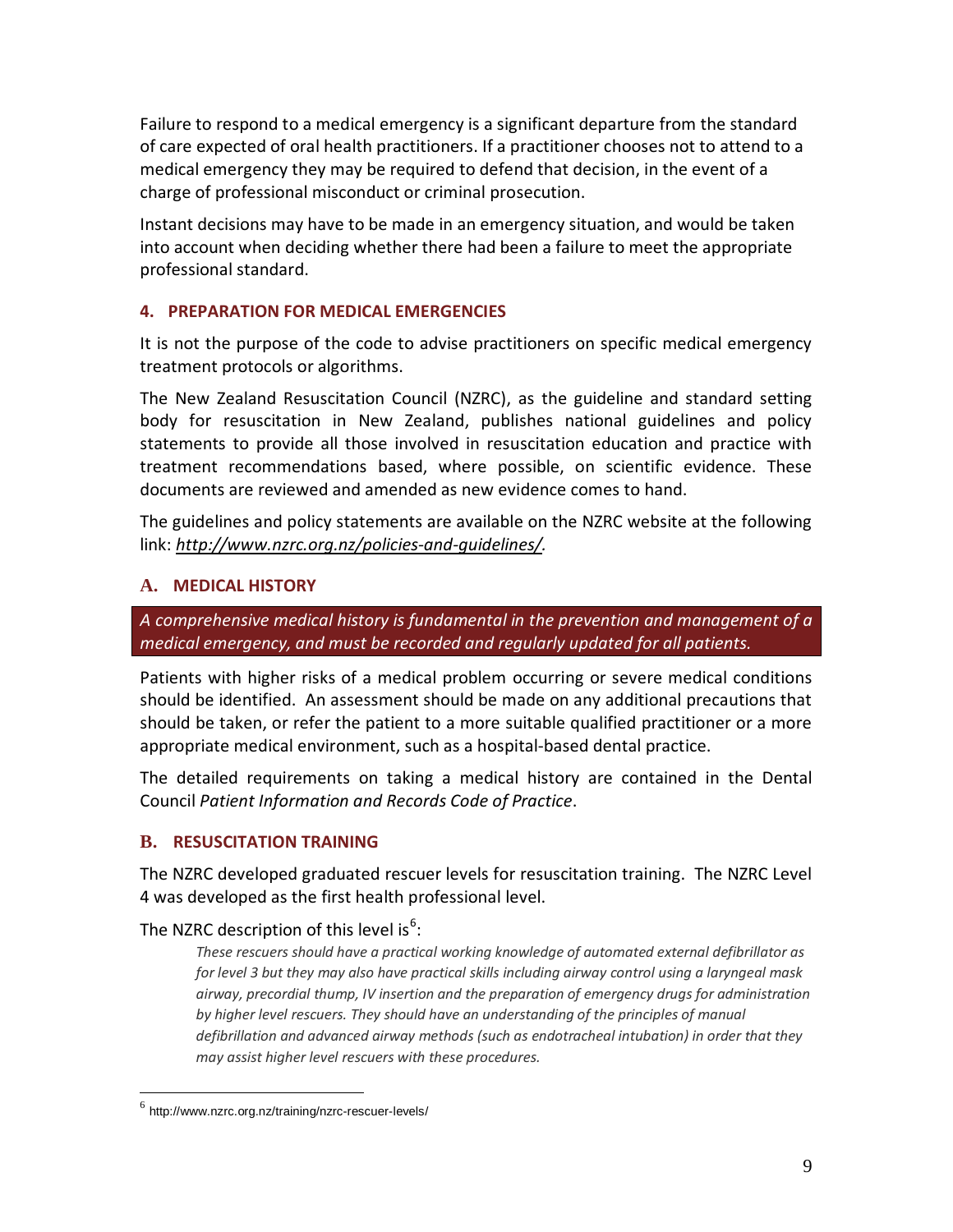Oral health practitioners must complete the following minimum levels of resuscitation training:

| <b>Professions</b>                                                       | <b>NZRC</b> Resuscitation Training<br><b>Levels</b> |
|--------------------------------------------------------------------------|-----------------------------------------------------|
|                                                                          |                                                     |
| Dentists/Dental Specialists - not performing                             | CORE <sup>7</sup> Modular Level 4                   |
| Intravenous sedation                                                     |                                                     |
| Dentists/Dental Specialists performing Intravenous                       | <b>CORE Level 6</b>                                 |
| sedation                                                                 |                                                     |
| Dental Therapists, Dental Hygienists, Orthodontic   CORE Modular Level 4 |                                                     |
| Auxiliaries, Clinical Dental Technicians                                 |                                                     |
| Dental Technicians undertaking restricted activities                     | <b>CORE Modular Level 4</b>                         |
| <b>Dental Technicians</b>                                                | Level 2                                             |

- ♦ The modular course for Certificate of Resuscitation and Emergency Care (CORE) Level 4 must contain the following modules:
	- Airway management,
	- Adult collapse, and
	- Childhood collapse (not required for clinical dental technicians and dental technicians undertaking restricted activities, because of the low prevalence of treating children).
- $\blacklozenge$  The resuscitation training must be revalidated every two years, and evidence of this must be available for verification, if requested by Council, from time to time.

Council does not have any legal jurisdiction over non-registered practice staff (such as dental assistants and administrative staff). However, it strongly recommends that all non-registered practice staff should be trained to Level 2 - Basic Life Support Skills.

♦ A team approach to management of medical emergencies must be developed. Written protocols must be in place so that all staff members know their role in managing emergency situations.

The dental team should practice the management of an emergency on a six-monthly basis within the dental practice setting, through simulation and role play of various emergency scenarios. This could delay the rate of skill decay for practitioners not utilising the skills on a regular basis, and reinforces all staff members' particular role in the management of a medical emergency.

<u>.</u>

 $7$  Certificate of Resuscitation and Emergency Care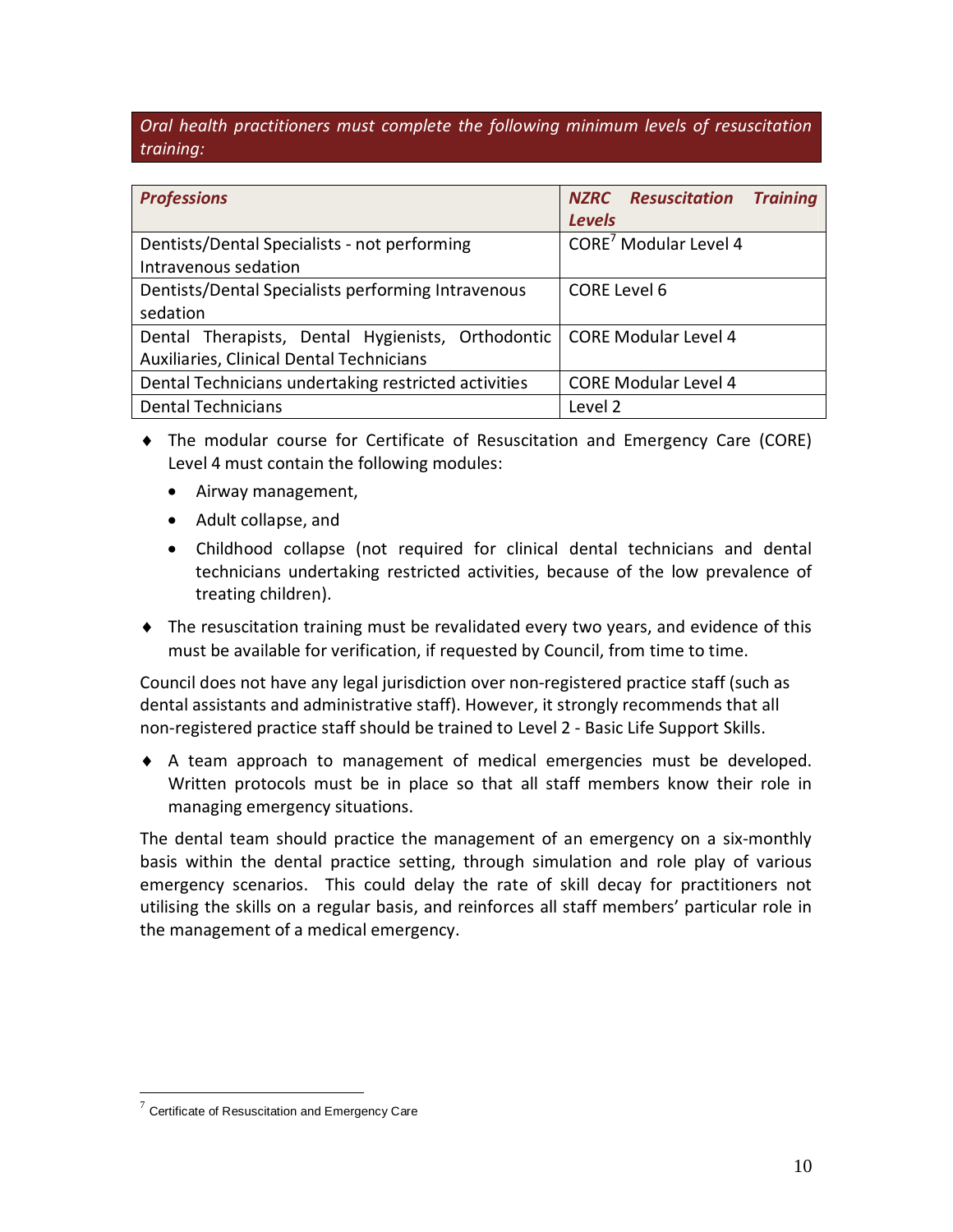#### International training courses

- ♦ Practitioners practising and completing their emergency training in Australia must complete courses provided by Australian Resuscitation Council accredited course centres:
	- $\bullet$  Courses equivalent to NZRC CORE<sup>8</sup> Modular Level 4: Advanced Life Support Level 1 - Immediate Life Support (ALS1/ILS)
	- Courses equivalent to NZRC CORE Level 6: Advanced Life Support Level 2 Advanced Life Support (ALS2/ALS)
	- Courses equivalent to NZRC Level 2: Any Basic Life Support Skills course by a credible provider.

The Australian Resuscitation Council maintains the list of accredited course centres in Australia, and this can be accessed on their website<sup>9</sup>.

- ♦ Practitioners practising and completing their emergency training in other overseas jurisdictions must complete their emergency training at an accredited emergency training provider/course centre, where applicable. If providers/courses are not accredited or approved, the practitioner must complete their emergency training at a credible provider.
- ♦ Training courses equivalent to NZRC CORE Modular Level 4 must contain the relevant training modules, specified earlier.

The code's training requirements do not replace any additional requirements of other regulatory authorities.

# **C.** EQUIPMENT

The following equipment must be readily available in all dental practices<sup>10</sup>:

- Oxygen cylinder and regulator suitable for delivering high flow oxygen
- Bag mask device with oxygen reservoir
- Basic airway adjuncts (oro-pharyngeal and laryngeal mask airways)
- **Syringes and needles for drawing up and administering drugs**
- Spacer device to deliver Salbutamol or Adrenaline.
- ♦ The equipment must be checked monthly to ensure it is fully operational. Staff must have training on the use of the equipment in their respective roles.

Early defibrillation of casualties who are in ventricular fibrillation/tachycardia dramatically improves prospects of survival. However, an automated external defibrillator (AED) is not mandatory for dental practices. All practices should, as part of its management of medical emergencies protocols, familiarise themselves with the location of the nearest available AED.

-

<sup>8</sup> Certificate of Resuscitation and Emergency Care

<sup>&</sup>lt;sup>9</sup> http://www.resus.org.au/

 $10$  Except in dental laboratories of dental technicians not undertaking restricted activities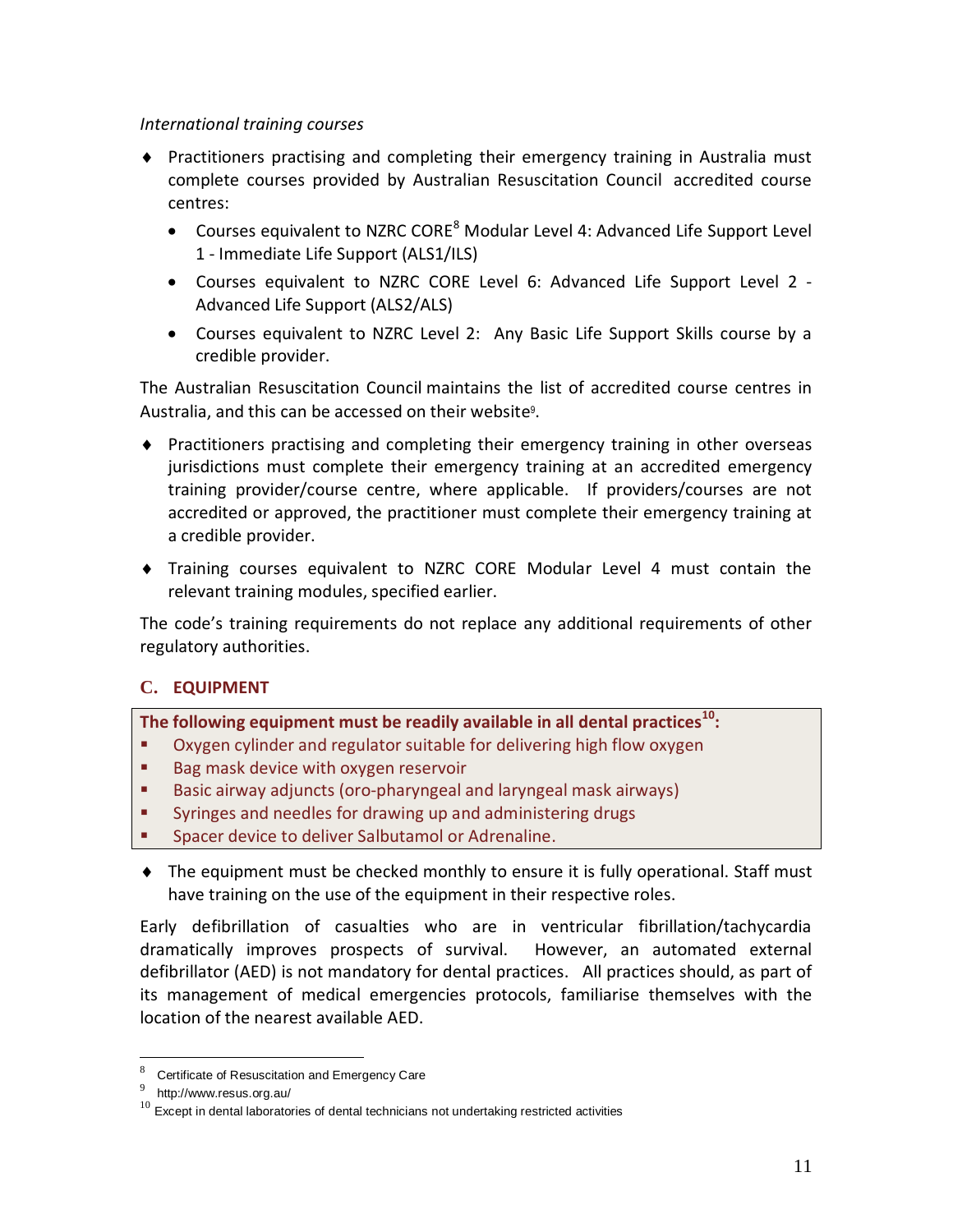# **D.** DRUGS

♦ Drugs must be readily available and not be beyond their expiry date. They must be stored to facilitate easy access, identification and in dosages that are easy to administer in an emergency situation.

The following drugs, as a minimum, must be available in all dental practices $^{11}$ :

- **Dxygen**
- Adrenaline (1:1000 and 1:10 000)

The following drugs should be available for dentists and dental specialists:

- Glyceryl trinitrate
- **Aspirin**
- **Salbutamol**

#### **E.** INTRAVENOUS SEDATION

Practitioners administering intravenous sedation must undertake a higher level (CORE Level 6) of resuscitation training, due to the higher risks of a medical emergency associated with the activity.

A more complete range of equipment and drugs is required in practices where intravenous sedation procedures are performed. Further information regarding the safe use of intravenous sedation within dental practice is contained within the Dental Council Sedation in Dental Procedures Code of Practice.

The following additional equipment must be readily available in dental practices where intravenous sedation is performed:

- Advanced airway adjuncts endotracheal tubes
- **IV Cannulae (including large bore 14g and 16g)**
- **Tourniquet**
- Alcohol swabs and tape

The following drugs must be readily available in dental practices where intravenous sedation is performed:

- Nalaxone
- Flumazenil
- Dextrose 20%
- **Glucagon**
- Normal saline 1000ml
- **Salbutamol**

<u>.</u>

Hydrocortisone

#### **F.** SCHEDULING OF APPOINTMENTS

Scheduling of appointments should be made to ensure that two staff members are immediately available, with the appropriate level of training, to assist in a medical emergency.

 $11$  Except in dental laboratories of dental technicians not undertaking restricted activities